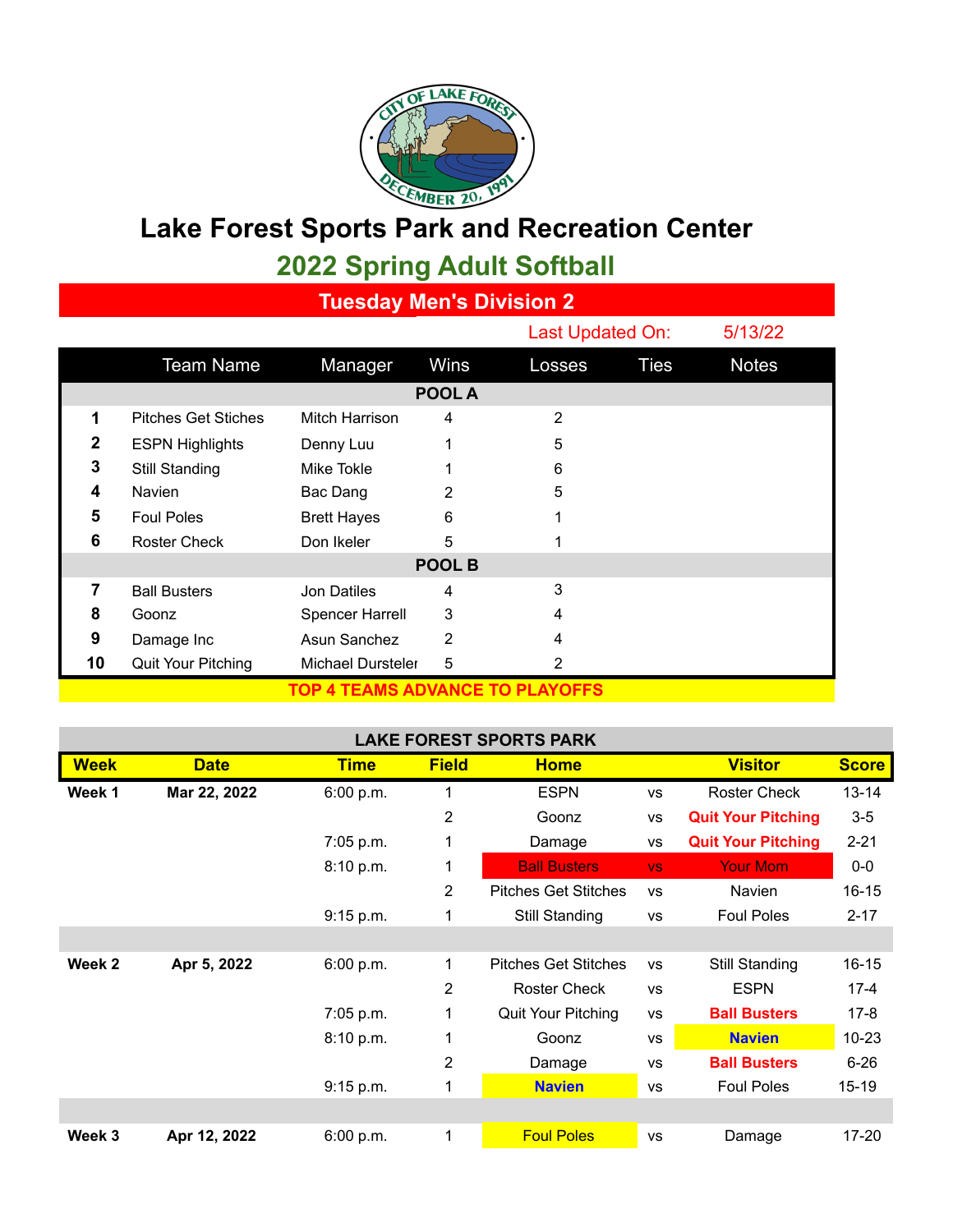|        |              |           | 2              | Goonz                                                           | <b>VS</b> | <b>Ball Busters</b>         | $4 - 19$  |  |  |  |
|--------|--------------|-----------|----------------|-----------------------------------------------------------------|-----------|-----------------------------|-----------|--|--|--|
|        |              | 7:05 p.m. | 1              | <b>ESPN</b><br>VS                                               |           | <b>Still Standing</b>       | 19-13     |  |  |  |
|        |              | 8:10 p.m. | 1              | <b>Pitches Get Stitches</b><br><b>Roster Check</b><br><b>VS</b> |           | $16 - 13$                   |           |  |  |  |
|        |              |           |                | Bye - Quit Your Pitching, Navien                                |           |                             |           |  |  |  |
|        |              |           |                |                                                                 |           |                             |           |  |  |  |
| Week 4 | Apr 19, 2022 | 6:00 p.m. | 1              | <b>Ball Busters</b>                                             | VS        | Damage                      | $17 - 8$  |  |  |  |
|        |              |           | 2              | <b>Quit Your Pitches</b>                                        | <b>VS</b> | Goonz                       | $12 - 11$ |  |  |  |
|        |              | 7:05 p.m. | 1              | <b>Foul Poles</b>                                               | VS        | <b>ESPN</b>                 | $18-3$    |  |  |  |
|        |              | 8:10 p.m. | 1              | Still Standing                                                  | <b>VS</b> | <b>Pitches Get Stitches</b> | $4 - 28$  |  |  |  |
|        |              |           | 2              | <b>Roster Check</b>                                             | <b>VS</b> | Navien                      | $23 - 14$ |  |  |  |
|        |              |           |                |                                                                 |           |                             |           |  |  |  |
| Week 5 | Apr 26, 2022 | 6:00 p.m. | 1              | <b>Foul Poles</b>                                               | VS        | Still Standing              | $22 - 10$ |  |  |  |
|        |              |           | 2              | <b>Pitches Get Stitches</b>                                     | VS        | <b>ESPN</b>                 | $15 - 4$  |  |  |  |
|        |              | 7:05 p.m. | 1              | <b>Ball Busters</b>                                             | VS        | <b>Quit Your Pitching</b>   | $16 - 15$ |  |  |  |
|        |              | 8:10 p.m. | 1              | Navien                                                          | <b>VS</b> | <b>Roster Check</b>         | $13 - 19$ |  |  |  |
|        |              |           | 2              | Damage                                                          | VS        | Goonz                       | $21 - 14$ |  |  |  |
|        |              |           |                |                                                                 |           |                             |           |  |  |  |
| Week 6 | May 3, 2022  | 6:00 p.m. | 1              | Quit Your Pitching                                              | <b>VS</b> | Damage                      | $22-9$    |  |  |  |
|        |              | 7:05 p.m. | 1              | Goonz                                                           | VS        | <b>Ball Busters</b>         | $17-19$   |  |  |  |
|        |              | 8:10 p.m. | 1              | Still Standing                                                  | VS        | Navien                      | $13 - 14$ |  |  |  |
|        |              | 9:15 p.m. | 1              | <b>Foul Poles</b>                                               | <b>VS</b> | <b>Roster Check</b>         | $4 - 12$  |  |  |  |
|        |              |           |                | Bye - Pitches Get Stitches/ESPN                                 |           |                             |           |  |  |  |
|        |              |           |                |                                                                 |           |                             |           |  |  |  |
| Week 7 | May 10, 2022 | 6:00 p.m. | 1              | Navien                                                          | <b>VS</b> | <b>ESPN</b>                 | $28 - 11$ |  |  |  |
|        |              | 7:05 p.m. | 1              | <b>Foul Poles</b>                                               | VS        | <b>Pitches Get Stitches</b> | $15 - 12$ |  |  |  |
|        |              | 8:10 p.m. | 1              | <b>Still Standing</b>                                           | VS        | Goonz                       | $14 - 15$ |  |  |  |
|        |              | 9:15 p.m. | 1              | <b>Ball Busters</b>                                             | <b>VS</b> | Quit Your Pitching          | $12 - 14$ |  |  |  |
|        |              |           |                | Bye - Roster Check/Damage                                       |           |                             |           |  |  |  |
|        |              |           |                |                                                                 |           |                             |           |  |  |  |
| Week 8 | May 17, 2022 | 6:00 p.m. | 1              | <b>Ball Busters</b>                                             | VS        | Goonz                       |           |  |  |  |
|        |              |           | $\overline{2}$ | Damage                                                          | <b>VS</b> | <b>Quit Your Pitching</b>   |           |  |  |  |
|        |              | 7:05 p.m. | 1              | <b>ESPN</b>                                                     | <b>VS</b> | <b>Foul Poles</b>           |           |  |  |  |
|        |              | 8:10 p.m. | 1              | Navien                                                          | <b>VS</b> | <b>Pitches Get Stitches</b> |           |  |  |  |
|        |              | 9:15 p.m. | 1              | Roster Check                                                    | VS        | Still Standing              |           |  |  |  |
| Week 9 |              |           |                |                                                                 |           | <b>Forest Fire</b>          |           |  |  |  |
|        | May 24, 2022 | 6:00 p.m. | 3              | Lucky Ones<br><b>PLP</b>                                        | VS        |                             |           |  |  |  |
|        |              | 7:05 p.m. | 3              |                                                                 | <b>VS</b> | Dirtbags<br>New Era         |           |  |  |  |
|        |              | 8:10 p.m. | 3              | <b>Top Shockers</b>                                             | VS        |                             |           |  |  |  |
|        |              | 9:15 p.m. | 3              | Runner Blue                                                     | <b>VS</b> | Swingers & Dingers          |           |  |  |  |
|        |              | 6:00 p.m. | $\overline{2}$ | Goonz                                                           | VS        | Still Standing              |           |  |  |  |
|        |              | 7:05 p.m. | $\overline{2}$ | <b>Pitches Get Stitches</b>                                     | VS        | Quit Your Pitching          |           |  |  |  |
|        |              | 8:10 p.m. | $\overline{2}$ | <b>Ball Busters</b>                                             | VS        | <b>Roster Check</b>         |           |  |  |  |
|        |              | 9:15 p.m. | $\overline{2}$ | <b>Bros</b>                                                     | <b>VS</b> | Caught Looking              |           |  |  |  |